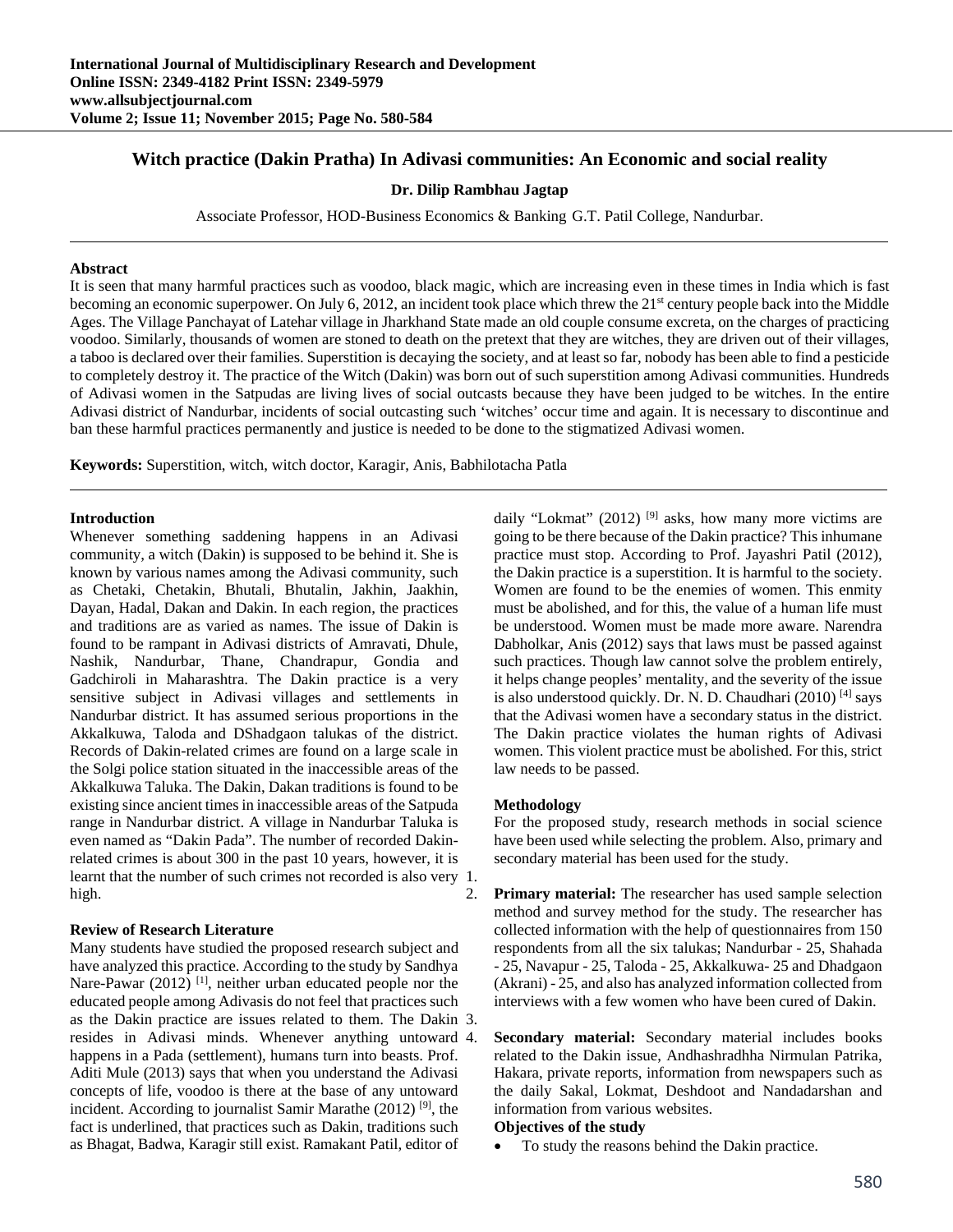- To study the economic and social characteristics of the Dakin practice.
- To study the problems of and effects on the victim women
- To suggest measures for abolishing the Dakin practice.

### **Assumptions**

- Not only women but men also are suspected to be Dakins.
- Those cured of Dakins have to face terrible consequences
- Not just uneducated but even educated believe this superstition.
- There are economic and social vested interests behind the one being stamped as a Dakin.

## **Analysis of the Dakin practice**

On May 12, 2011, at 8.30 a.m., in Sakliumar, tal. Akkalkuwa, Dist. Nandurbar, Jehrabai Kalusingh Patel (age 22 years) and her son Rakesh (age 1 year) were poisoned to death by her family and the villagers because they believed that she performed black magic and was a Dakin. The boy dies after being poisoned, but the woman was still alive. So, her sisterin-law throttled her to death in a highly inhumanly manner. 11 years ago in Mandvi, tal. Dhadgaon, on May 6, 2003, a 60-year old woman named Kelibai Patle was determined to be a Dakin and was stoned to death. Such heart-rending incidents take place in the district. Many of such cases are settled before the Caste Panchayat, and are never allowed to reach the police.

## **Police stations in the district and yearly records of Dakinrelated crimes**

In Nandurbar district, Dakin-related crimes are recorded with a high incidence in the police stations at Molgi (Akkalkuwa), Dhadgaon and Taloda. This crime is analyzed in Table No. 1

| Sr. No.                            | <b>Police Stn/Year</b> | 2007   | 2008   | 2009    | 2010    | 2011    | <b>Total</b> |
|------------------------------------|------------------------|--------|--------|---------|---------|---------|--------------|
|                                    |                        |        |        | 20      | 33      | 17      | 70           |
|                                    | Molgi Akkalkuwa        |        |        | (28.57) | (47.14) | (24.28) | (100)        |
|                                    |                        |        |        | (86.95) | (94.28) | (100)   | (85.36)      |
|                                    |                        | 04     | 02     | 02      | 02      |         | 10           |
| 2                                  | Dhadgaon               | (40.0) | (200)  | (200)   | (20.0)  |         | (100)        |
|                                    |                        | (80.0) | (100)  | (8.69)  | (5.72)  |         | (12.19)      |
|                                    |                        | 01     |        | 01      |         |         | 02           |
| 3                                  | Taloda                 | (50.0) |        | (50.0)  |         |         | (100)        |
|                                    |                        | (20.0) |        | (4.35)  |         |         | (2.44)       |
|                                    |                        | 05     | 02     | 23      | 35      | 17      | 82           |
|                                    | Total                  | (6.09) | (2.44) | (28.04) | (42.68) | (20.73) | (100)        |
|                                    |                        | (100)  | (100)  | (100)   | (100)   | (100)   | (100)        |
| $\sim$<br>$\sim$ $\cdot$<br>10.011 |                        |        |        |         |         |         |              |

**Source:** Daily Sakal, Nandurbar, dated May 18, 2011

It is clear from the analysis in Table no. 1 that the number of Dakin-related crimes recorded in the five years from 2007 to 2011 is 82. Most of these incidents occurred in Molgi, Akkalkuwa. The percentage is 85.36%, which is the highest. In all the talukas taken together, maximum crimes were recorded in 2010. Which is high at 42.68%.

Though the above table shows data from 2007, it officially informed that 216 crimes were recorded before that, from 2000 to 2005. But the actual number of these incidents must be more. The yearly average number of these incidents in the district is 76. The above analysis shows the severity of the issue of Dakin.

## **What is the Dakin practice?**

A woman can give birth to a new life. As she has divine powers, she can also kill a person. A woman who becomes a Dakin learns certain Mantras, bathes naked at night, alone in a river. On finishing her bathing, she goes to a temple in the same condition and asks permission from the God to become a Dakin. After receiving the permit, she performs the first experiment of the Mantra on a person from her family. Then she attains all the powers. She can transform herself into any form, bring harm of any kind to anybody.

If anything bad happens in the villages and Padas (settlements) in the Satpuda area, immediately, the presence of a Dakin is suspected behind it. Even if an accident occurs, is someone dies, cattle get some illness, if there is an epidemic in the village, or a cow or buffalo stops producing milk, the presence of a Dakin is suspected behind it. This leads to some woman from the village being suspected to be a Dakin. Even the process of determining someone to be a Dakin is queer.

### **Method of curing from (removing the "Dakin" from)/ determining someone to be a Dakin**

If there has been a death, a handful of food grain is taken and moved over the dead body. This foodgrain is then packed into a piece of paper and all the villagers go to a Durgah, particularly in Pawagarh, Bawangunj, Horapani in Gujarat or even in Chalisgaon. The foodgrain is then shown to the witch doctor (Mantrik) present at any of the above places. The Mantrik 'guesses' why the particular incident occurred, whose "Drusht" resulted in the incident, who is the Dakin in the village etc., and thus the women is determined to be a Dakin.

How to find out who is the Dakin? The suspected women is made to drink water from a pan which is present with a cobbler. If a woman refuses to drink the water or throws it up after drinking, she is then said to be a Dakin. A cobbler soaks the skin of cattle in the water contained in his pan, which makes it very dirty and contaminated. Women do not drink it, or throw it up after drinking it, which is only natural. Then the woman is supposed to be a Dakin, and becomes a victim of such gross injustice.

There is a place where a woman is determined to be a Dakin. It is called "Babhilotcha Patla". "Karagirs" or "Bhagats" hold a place of great importance in the life of Adivasis. "Babhilot" is their ancestor who has assumed an "Avtar" on the earth, and he is the Guru of the Adivasis. Invoking this Babhilot, the Bhagats treat the Adivasis and find out the Dakin for them. The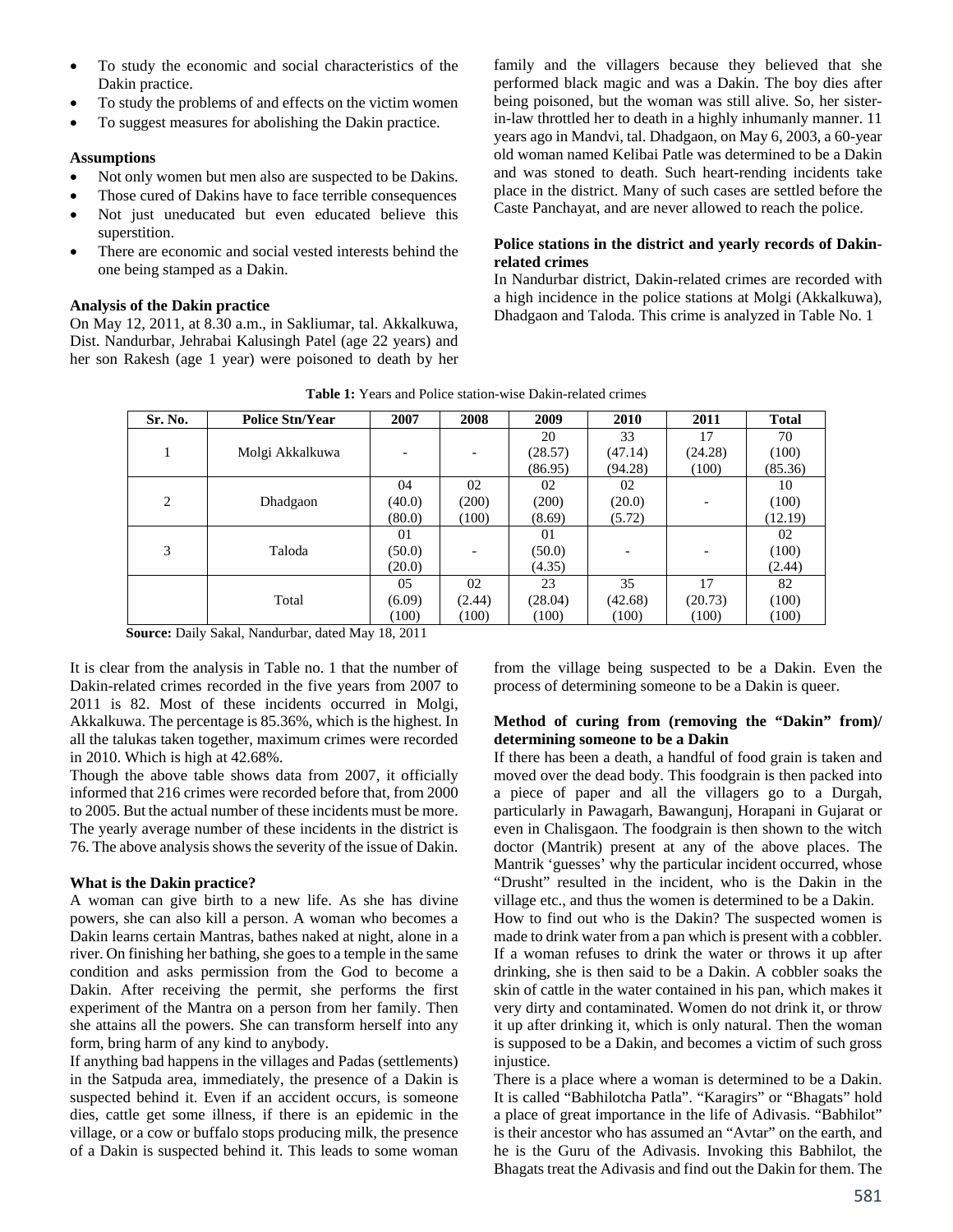Karagir puts the foodgrain brought with him onto the Babhilot, and then makes a prediction. He takes a look at his equipment and then, without announcing clearly who is the Dakin, makes such vague statements, as that the Dakin's house is in such and such direction, that her household has such and such number of cattle, that there is such and such a tree in the foreground of her house. The house of the Dakin is then determined based on the maximum statements of the Karagir being applied to a particular house, and the woman in that household is determined to be the Dakin.

#### **Reasons behind the Dakin practice**

- An Adivasi woman has an inferior social status.
- The practice grows also because of illiteracy.
- Compared to men, women are more superstitious.
- Excessive backwardness due to lack of economic development is also a major reason behind the Dakin practice.
- As there is still a lack of means of communication, scientific thinking does not reach them.
- Lack of or insufficient healthcare facilities results in the Adivasis blindly believing that they are facing the wrath of some Goddess or that some mistake made by them resulted into the particular mishap.
- Dependence on the Bhagats or Karagirs.
- There are no means of employment. As they have no means of earning a living, most of the Adivasis remain idle

and unemployed for long intervals, which results into a situation called "an empty mind is a Devil's workshop".

- Poverty is another major reason.
- Addiction is also largely responsible for the growth of superstitions in this region. Wine from "Mahua" is readily available in every household, and thus, as the Adivasis remain for long times under the influence of it, they lose their ability to think clearly.

### **Effects of the Dakin practice**

- The problems of the Dakin practice and superstition obstruct the Adivasi communities from joining the mainstream.
- The daughters of a woman determined to be a Dakin are unable to marry. They are also treated with suspicion.
- The woman determined to be a Dakin as well as her family face economic and social exploitation.
- Even the Adivasi community is economically exploited to a large extent by the Bhagats and Karagirs. Chicken, food grains, cash is demanded for any work from them, thus making the already poor Adivasis even poorer.
- Some people lose their lives, some face social stigma, while in some cases, entire families are driven away from the villages, because of the Dakin practice.

**Analysis of respondents who believe in the Bhagat system**– The proportion of believers and non-believers in Bhagats or Karagirs is shown in Table No. 2.

| Sr. No. | Taluka            | <b>No. of Respondents</b> | <b>Bhagats</b>   | Karagir      | <b>System</b> |
|---------|-------------------|---------------------------|------------------|--------------|---------------|
|         |                   |                           | <b>Believers</b> | Nonbelievers | Don't Know    |
|         | Akkalkuwa         | 25                        | 23(92)           | 2(8)         |               |
|         | Taloda            | 25                        | 21 (84)          | 2(16)        | 2(16)         |
|         | Dhadgaon (Akrani) | 25                        | 25(100)          |              |               |
|         | Shahada           | 25                        | 17 (68)          | 4(16)        | 4(16)         |
|         | Nawapur           | 25                        | 19 (76)          | 3(12)        | 3(12)         |
| 6       | Nandurbar         | 25                        | 11 (44)          | 8(32)        | 7(28)         |
|         | Total             | 150 (100)                 | 116 (77.3)       | 19(12.7)     | 15(10)        |

#### **Table 2:** Respondents who believe in Bhagats

**Source:** Face-to-face interviews

**Note:** Figures on the right denote percentages

Table no. 2 shows the Taluka-wise proportion of respondents believing and not believing in the Bhagat system. Out of the 150 respondents studied, 116 respondents believe in the Bhagat system. This is 77.3% of the entire district. 19 respondents do not believe in the Bhagat system, and their proportion is 12.7%. The number of respondents who 'Don't Know' is 15, and their percentage is 10%. The maximum respondents believing in the Bhagat are in Akkalkuwa Taluka, with 92% proportion. The

last number is in the Nandurbar Taluka, with 44% proportion. Yet, those who do not believe in the Bhagat are in Nandurbar Taluka only, and their percentage is 32%.

#### **The proportion of respondents answering whether the Dakin practice exists/does not exist**

Table no. 3 analyzes Taluka-wise respondents answering whether the Dakin practice exists or does not exist.

**Table 3:** Respondents who answer whether the Dakin practice exists or does not exist

| Sr. No. | Taluka            | <b>No. of Respondents</b> | <b>Bhagat</b> /  | Karagir             | <b>System</b> |
|---------|-------------------|---------------------------|------------------|---------------------|---------------|
|         |                   |                           | <b>Believers</b> | <b>Nonbelievers</b> | Don't Know    |
|         | Akkalkuwa         | 25                        | 21 (84)          | 4(16)               |               |
|         | Taloda            | 25                        | 19(76)           | 3(12)               | 3(12)         |
| 3       | Dhadgaon (Akrani) | 25                        | 25 (100)         |                     |               |
| 4       | Shahada           | 25                        | 17(68)           | 5(20)               | 3(12)         |
|         | Nawapur           | 25                        | 12(48)           | 8(32)               | 5(20)         |
| 6       | Nandurbar         | 25                        | 10(40)           | 10(40)              | 5(10)         |
|         | Total             | 150 (100)                 | 104 (69.3)       | 30(20)              | 16(10.7)      |

**Source:** Face-to-face interviews **Note:** Figures on the right denote percentages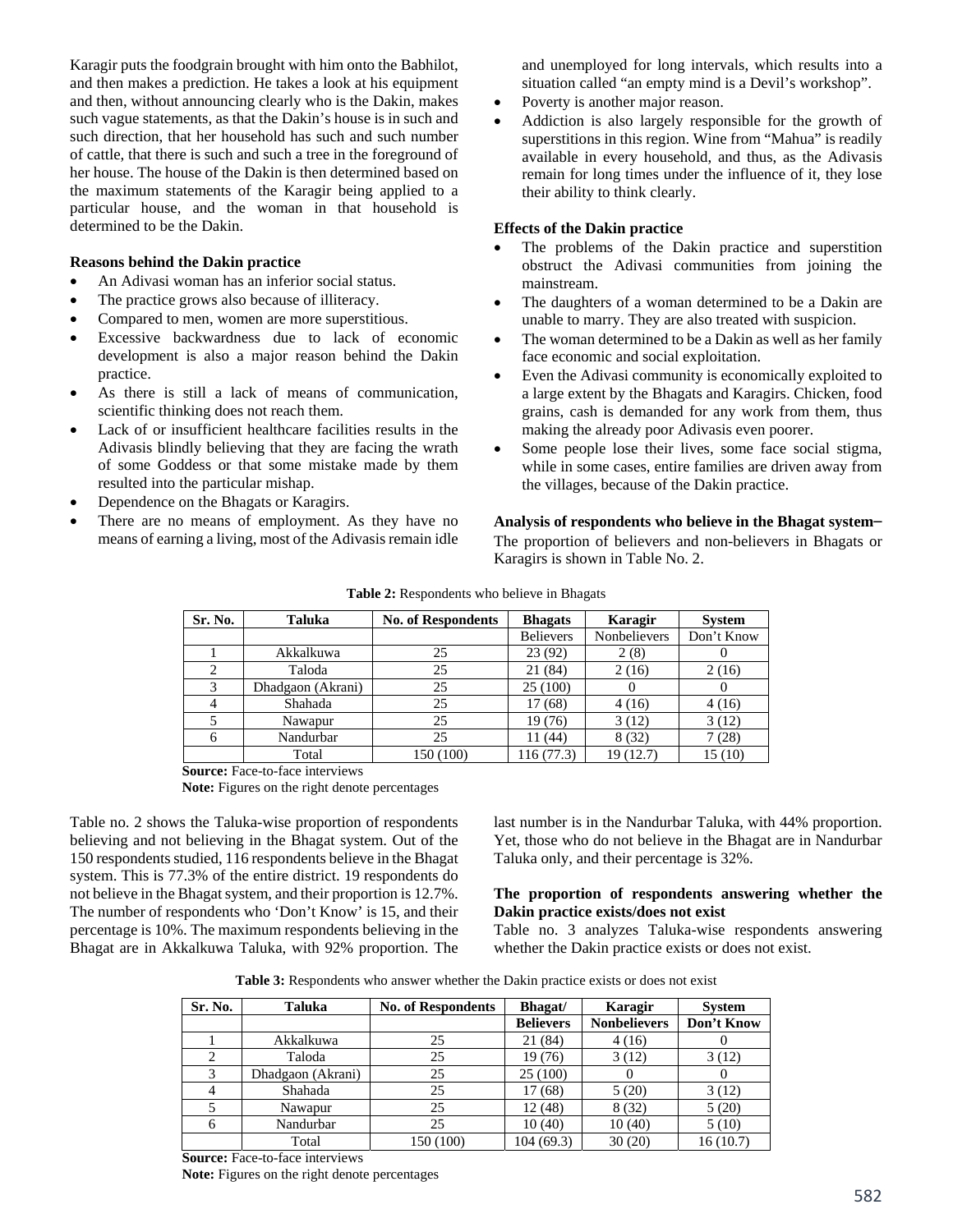According to the above data in Table No. 3, out of the 150 respondents studied, 104 answer that they believe in the Dakin practice, which is 69.3%, while 20% are non-believers, whereas 10.7% respondents answer that they Don't Know. Analyzed Taluka-wise, the maximum number of believers in the Dakin practice are in Dhadgaon Taluka, which is 100%. The least number of believers is in Nandurbar Taluka again, the percentage being 40%. After Dhadgaon Taluka, the number of believers in the Dakin system in a decreasing order comes in Akkalkuwa (84%), Taloda (76%), Shahada (68%) and Nawapur (48%).

### **The proportion of respondents answering that the Dakin practice exists, based on education and tribes**

Table no. 4 analyzes respondents answering that the Dakin practice exists, based on education and tribe.

| Sr. No. | <b>Tribe</b> | No. of<br>respondents | <b>Uneducated</b> | <b>Educated</b> |
|---------|--------------|-----------------------|-------------------|-----------------|
|         | Bhil         | 39                    | 28(71.8)          | 11(28.2)        |
| 2       | Pavra        | 28                    | 13 (46.4)         | 15(53.6)        |
| 3       | Dhanka       | 11                    | 7(63.7)           | 4(36.3)         |
|         | Gavit        | 13                    | 8(61.5)           | 5(38.5)         |
|         | Mavchi       |                       | 7(87.5)           | 1(12.5)         |
| 6       | Kokani       |                       | 3(60)             | 2(40)           |
|         | Total        | 104 (100)             | 66 (63.4)         | 38 (36.6)       |

**Table 4:** The proportion of respondents answering whether the Dakin practice exists/does not exist based on education and tribes

**Source:** Face-to-face interviews

**Note:** Figures on the right denote percentages

It is clear from Table no. 4 that out of the 150 respondents studied, 63.4% Adivasis believing in the Dakin practice are uneducated, while 36.6% are educated. Out of the surveyed respondents in the district, 76.5%, i.e., maximum number of the Mavchi respondents are uneducated, whereas the proportion of respondents believing in the Dakin practice from the Bhil tribe is 71.8%, and the proportion of educated respondents from the same tribe is 28.2%. Proportion of the educated Pavra tribe is 53.6%, while that of the uneducated respondents is 46.4%. In the Dhanka tribe, proportion of the uneducated respondents is 63.7%, while that of the educated ones is 36.3%. In the Gavit tribe, the proportion of the educated respondents is 38.5%, while that of the uneducated ones is 61.5%. Thus, it is clear that those answering that the Dakin practice exists is sizeable among the uneducated as well as educated communities.

#### **Conclusions**

The following conclusions can be drawn from the survey of 150 respondents from all the six talukas of Nandurbar district, which was conducted to study the Dakin-related practice.

- The percentage of the number of families below poverty line is 90% in the area covered for research. Employment is available for only 4 to 6 months at village place, hence 96% of the families remain jobless.
- 71.40% men and 81.47% women in the area covered for research are illiterate, and so, then there is widespread superstition.
- 64.50% men and 44.18% women in the area covered for research smoke and consume alcohol, leading to widespread addiction.
- 87% Adivasis resort to the Bhagat for treating any health problems.
- 69.3% respondents answer that the Dakin practice exists. Of these, 63.4% are uneducated and 36.6% are educated.
- The proportion of those reporting that they were determined to be Dakins so that their land could be grabbed is significant.
- More than 75% respondents say that the Dakin practice is traditional and it is correct.
- A Dakin-related crime is performed by the entire community including family members. Though in reality, it is a crime, it is just punishment from the viewpoint of the Adivasis. In extreme cases, the whole crowd attacks a police station.
- The sufferings of a woman determined to be a Dakin are really heart-rending. "I am also a mother, I have children, I have a home, where can I go, leaving all this behind…?" cries Siplibai Bhimsingh Vasawe (30 years) from the Tembhalipada settlement at Sari, under the Sakliumar Gram Panchayat, tal. Akkalkuwa.
- 72% of the women determined to be Dakins are 60 to 70 years old. 4% are above 70 years, while 24% women are 30 to 60 years old.

### **Recommendations**

- In order that the jobless hands should get some employment, earn a living, their poverty is eradicated, works such as irrigation of the land, leveling of the farming on hill slopes, need to be started.
- The majority of the incidents does not come to light because of geographic inaccessibility. So, means of communication must be increased. The government needs to construct to read up to each and every settlement, but roads must at least be constructed up to major villages.
- The Bhagat or Karagir system must be eradicated. Awareness must be created among the Adivasis. Today, there are electricity, TVs, dish cables in every village and settlement. This harmful practice must be removed through street plays, films, television.
- Dakin-related crimes are not allowed to reach police stations. For this, the village police officer, Sarpanch, Panchayat members must be held responsible.
- Firm action must be taken against Dakin-related crimes. For Dakin-related crimes that barely reported, articles such as 337, 341, 324, 574, 506, 34 are applied, which are applicable for crimes such as tutoring, threatening to kill, beating etc. But there is no separate article for charging a person with a Dakin-related crime. The government needs to make amendments for this.
- Womens' organizations and other organizations in the district must rise against this practice. Women become enemies of women, and this must stop.
- A Dakin is supposed to be very evil, frightening people, eating people alive, killing or making the fall victims of various illnesses with the power of her Mantras. But in reality, the poor, helpless woman who is determined to be the Dakin keeps running away, saving her life from the community, family members. Adivasis, particularly women need to be convinced, made to understand this self-contradiction.